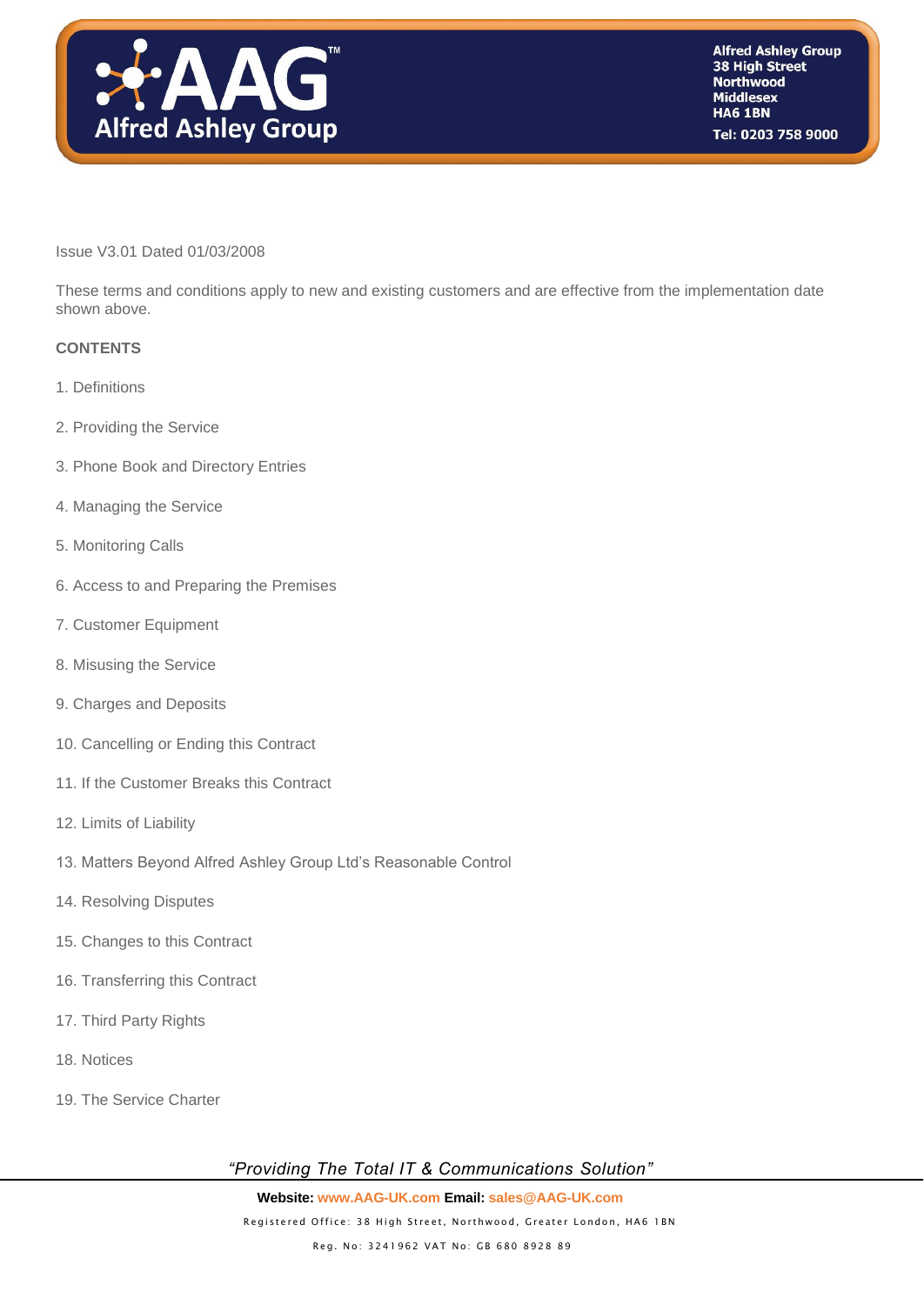## **1. DEFINITIONS**

In this Contract the following terms have the definitions shown next to them:

"AAG" Alfred Ashley Group Ltd, 38 High Street, Northwood, Middlesex, HA6 1BN.

"BT" British Telecommunications plc of 81 Newgate Street, London EC1A 7AJ, registered in England Number1800000 "BT Equipment" equipment (including any software) placed by BT at the Premises to provide the Service.

"Call" a signal, message or communication that is silent, spoken or visual.

"Call Diversion" diverting incoming Calls to another fixed line or mobile telephone number as set out in the Service Charter.

"Conditions" these terms and conditions for AAG's business service.

"Contract" these Conditions, the Service Charter and the Price List. This Contract begins on the date that AAG accepts the Customer's request for the Service.

"Customer" the person with whom AAG contracts to provide the Service.

"Customer Equipment" equipment that is not part of BT's network and which the Customer uses or plans to use with the Service.

"Minimum Period" the first 12 months of the Service.

"Premises" the place at which AAG agrees to provide the Service.

"Price List" the document containing a list of AAG charges and terms that apply to the Service.

"Service" the facility to make or receive a Call (or both) and any related services listed in the Price List that AAG agrees to provide to the Customer under this Contract.

"Service Failure" the continuous total loss of the facility to make or receive a Call, or of any related service provided to the Customer under this Contract.

#### **2. PROVIDING THE SERVICE**

2.1 AAG will always aim to provide the Service by a date agreed with the Customer. Occasionally this may need to be rescheduled or require further survey. Service will only be confirmed on the completion of successful testing. 2.2 For operational reasons, AAG may have to change the codes or the numbers given to the Customer or interrupt

the Service. AAG will restore the interrupted Service as quickly as possible.

2.3 The Customer accepts that occasionally AAG will provide instructions regarding the Service. The Customer must follow these instructions.

2.4 AAG may take instructions from a person who it thinks, with good reason, is acting with the Customer's permission.

## **3. PHONE BOOK AND DIRECTORY ENTRIES**

3.1 The Service includes a telephone number. This number will be put in the appropriate BT Phone Books, together with the Customer's details, and made available from Directory Enquiries Services unless the Customer requests otherwise.

3.2 AAG may agree to a special entry in the BT Phone Books at an additional charge.

3.3 The Customer does not own any number nor has any right to sell or to agree to transfer any number provided to it by AAG.

## **4. MANAGING THE SERVICE**

4.1 If the Customer reports a fault in the Service, AAG will comply with the repair service the Customer has chosen. 4.2 If BT and/or AAG agree to work outside the hours covered by the repair service the Customer has chosen, the Customer must pay AAG additional charges for doing so.

4.3 AAG provides a Service Charter. If AAG is late in providing the Service, or repairing a Service Failure, a Call Diversion can be arranged for the Customer.

4.4 If the Customer reports a fault and AAG and/or BT finds that there is none, or that the Customer has caused the fault, AAG may charge the Customer for any work as set out in the Price List.

## **5. MONITORING CALLS**

BT monitors and records all calls to the 999 or 112 service.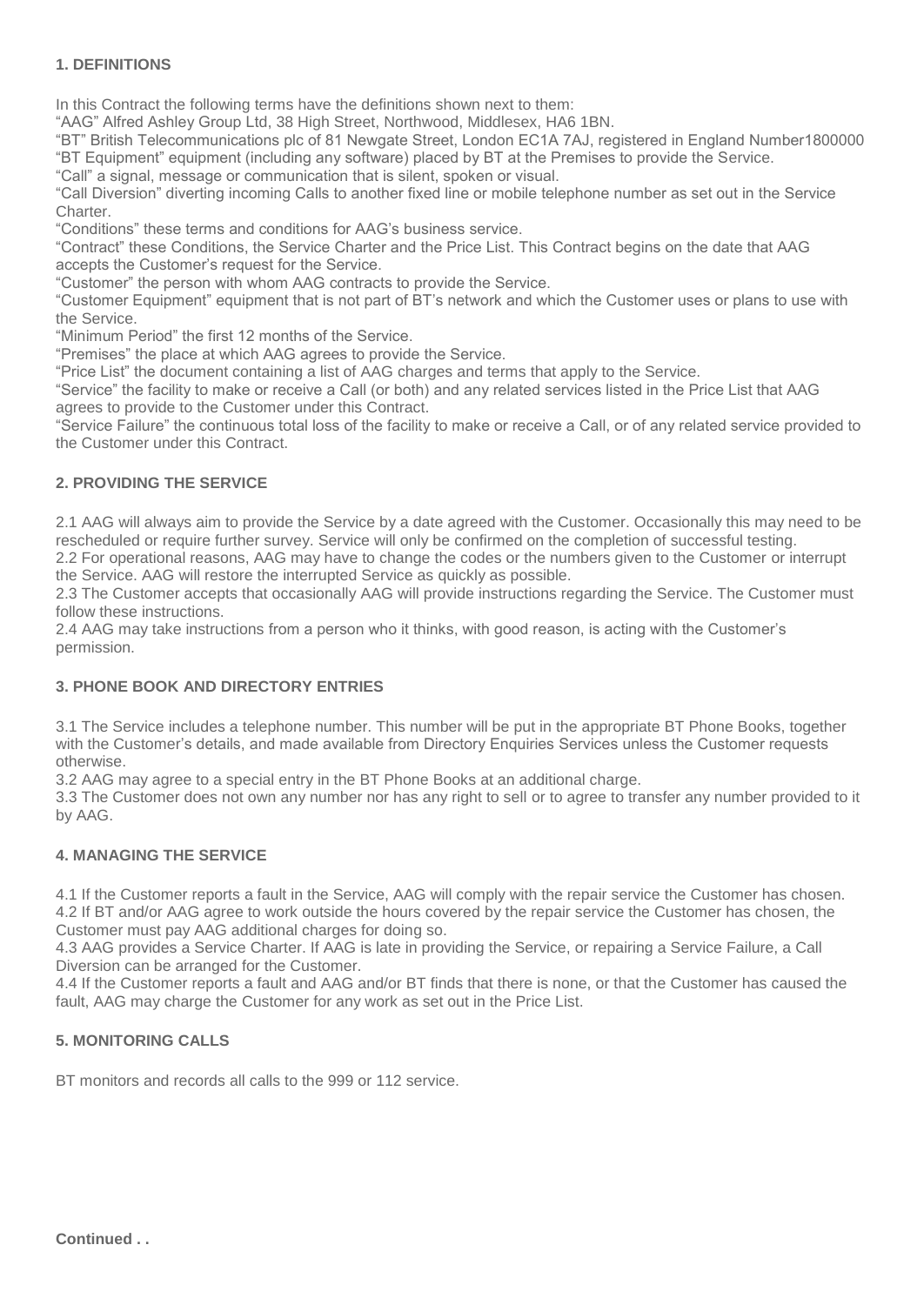## **6. ACCESS TO AND PREPARING THE PREMISES**

6.1 The Customer agrees to prepare the Premises according to any instructions AAG and/or BT may give, and provide AAG and/or BT with reasonable access.

6.2 When AAG and/or BT's work is completed, the Customer will also be responsible for putting items back and for any re-decorating which may be needed.

6.3 If BT needs to cross other people's land, or put BT Equipment on their property (for example a neighbour or landlord), the Customer agrees to obtain their permission.

6.4 BT will meet the Customer's reasonable safety and security requirements when on the Premises and the Customer agrees to do the same for BT.

6.5 The Customer agrees to provide, at its expense, a suitable place and conditions for BT Equipment and where required a continuous mains electricity supply and connection points.

6.6 The Customer agrees to look after any BT Equipment and to pay for any repair or replacement needed if it is damaged, unless it is due to fair wear and tear, or is caused by BT or anyone acting on BT's behalf. AAG, or anyone acting on AAG's behalf, will look after the Customer's physical property as set out in paragraph 12.2.

# **7. CUSTOMER EQUIPMENT**

7.1 If the Customer wishes to connect Customer Equipment to BT's network other than by using a BT main telephone socket, the Customer must get AAG's permission.

7.2 Any Customer Equipment must be:

(a) technically compatible with the Service and not harm BT's network or another customer's equipment; and

(b) connected and used in line with any relevant instructions, standards or laws.

## **8. MISUSING THE SERVICE**

8.1 Nobody must use the Service:

(a) to make offensive, indecent, menacing, nuisance or hoax Calls; or

(b) fraudulently or in connection with a criminal offence.

The Customer agrees to take all reasonable steps to make sure that this does not happen. The action AAG can take if this happens is explained in paragraph 11. If a claim is made against BT and/or AAG because the Service is misused in this way, the Customer must reimburse AAG in respect of any sums AAG is obliged to pay.

8.2 The Customer accepts that nobody must advertise the phone number for the Service in or on a BT phone box without BT's consent. If this happens, AAG may suspend the Service or end this Contract, but AAG and/or BT will write to the Customer before taking this action.

## **9. CHARGES AND DEPOSITS**

9.1 The Customer agrees to pay all charges for the Service as shown in the Price List (or as otherwise agreed) and calculated using the details recorded by AAG.

9.2 Unless paragraph 9.4 applies, rental charges will normally be invoiced monthly in advance, and call charges will normally be invoiced monthly in arrears. Where possible the charges will appear on the Customer's next invoice but sometimes there may be a delay.

9.3 AAG will send its first invoice shortly after providing the Service, and then at regular intervals, usually every month. Sometimes AAG may send the Customer an invoice at a different time.

9.4 If the Customer orders a temporary Service, AAG may invoice the Customer for the rental charge in advance for the whole period of the temporary Service.

9.5 AAG will send invoices for the Service to the address requested by the Customer.

9.6 The Customer agrees to pay all charges for the Service whether the Service is used by the Customer or someone else and upon receipt of AAG's invoice.

9.7 In some cases the Customer may need to pay a deposit or provide a guarantee as security for paying future charges.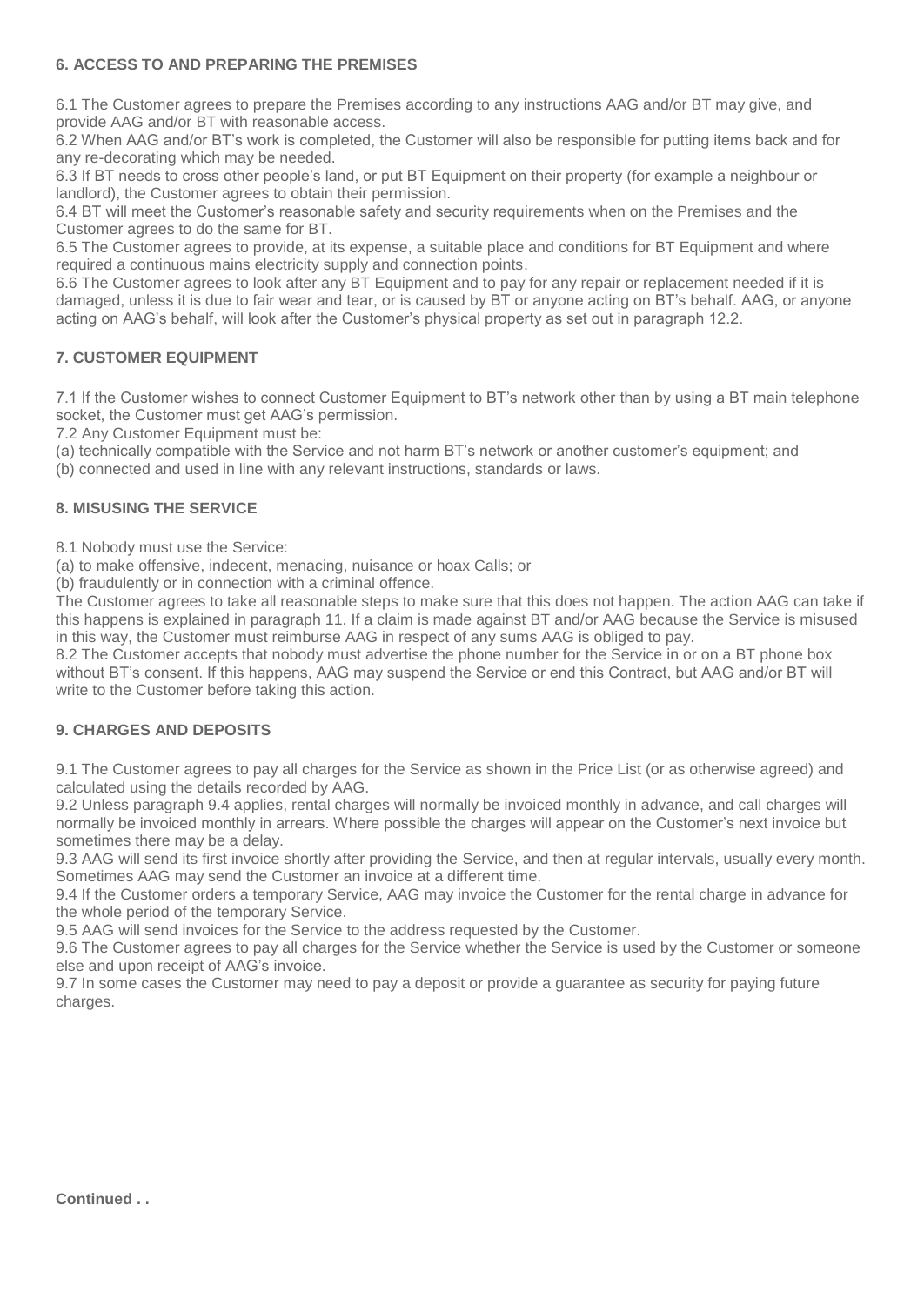## **10. CANCELLING OR ENDING THIS CONTRACT**

10.1 The Customer may cancel this Contract or any part of the Service at any time before AAG provides the Service. In this event the Customer must pay AAG for any work done or money spent in getting ready to provide the Service. AAG will take reasonable steps to limit the amount of its costs.

10.2 This Contract can be ended by:

(a) the Customer on 28 days written notice to AAG; or

(b) AAG on 28 days written notice to the Customer.

10.3 If this Contract ends during the Minimum Period as a result of termination by the customer or if the customer breaks the contract, as defined in section 11, the Customer must pay AAG the early termination charge. The early termination charge is equivalent to the cost of the service rental, to the end of the minimum period.

10.4 If this Contract ends, AAG will refund any money owed to the Customer, after first deducting any money the Customer owes to AAG under this Contract or any other agreement AAG has with the Customer.

## **11. IF THE CUSTOMER BREAKS THIS CONTRACT**

11.1 AAG can suspend the Service or end this Contract (or both) at any time without notice if one of the following applies:

(a) the Customer breaches this Contract or any other agreement the Customer has with AAG and fails to put right the breach within a reasonable time of being asked to do so;

(b) AAG reasonably believes that the Service is being used in a way forbidden by paragraph 8.1. This applies even if the Customer does not know that the Service is being used in such a way;

(c) bankruptcy or insolvency proceedings are brought against the Customer; or if the Customer does not make any payment under a judgement of a Court on time, or makes an arrangement with its creditors; or a receiver, an administrative receiver or an administrator is appointed over any of its assets; or the Customer goes into liquidation; or

a corresponding event under Scottish law.

11.2 If the Customer does not pay a bill, AAG will generally not suspend the Service or end this Contract until 21 days after the payment was due. However, sometimes AAG may take this action after only 7 days.

11.3 If the Service is suspended, AAG will tell the Customer what needs to be done before it can be re-instated.

However, the Customer must continue to pay rental charges whilst this Contract continues.

11.4 If either party delays in acting upon a breach of this Contract that delay will not be regarded as a waiver of that breach. If either party waives a breach of this Contract that waiver is limited to that particular breach.

## **12. LIMITS OF LIABILITY**

12.1 AAG does not accept liability for loss or damage to the Customer's physical property.

12.2 AAG cannot guarantee that the Service will never be faulty. However, AAG accepts liability if it is late in providing the Service or repairing a Service Failure as set out in the Service Charter

12.3 AAG's only liability under this Contract is as set out in the Service Charter.

12.4 Unless the Service Charter or paragraph 12.3 says otherwise, AAG is not liable to the Customer for any loss of business, revenue, profit or expected savings, wasted expense, financial loss or data being lost or corrupted or for any loss that could not have been reasonably foreseen.

12.5 Unless paragraph 12.1 applies, AAG's liability to the Customer in contract, tort (including negligence) or otherwise in relation to this Contract is limited to one thousand pounds in any 12 month period.

12.6 Each provision of this Contract that excludes or limits AAG's liability operates separately. If any part is disallowed or is not effective, the other parts will still apply.

## **13. MATTERS BEYOND AAG'S REASONABLE CONTROL**

13.1 Sometimes AAG may be unable to do what it has agreed because of something beyond its reasonable control. 13.2 If this happens, AAG is not liable to the Customer. However, AAG will try to provide Call Diversion to the **Customer** 

## **14. RESOLVING DISPUTES**

AAG will try to resolve any disputes with the Customer. However, if the parties cannot agree, the Customer may refer the dispute to any recognised dispute resolution service.